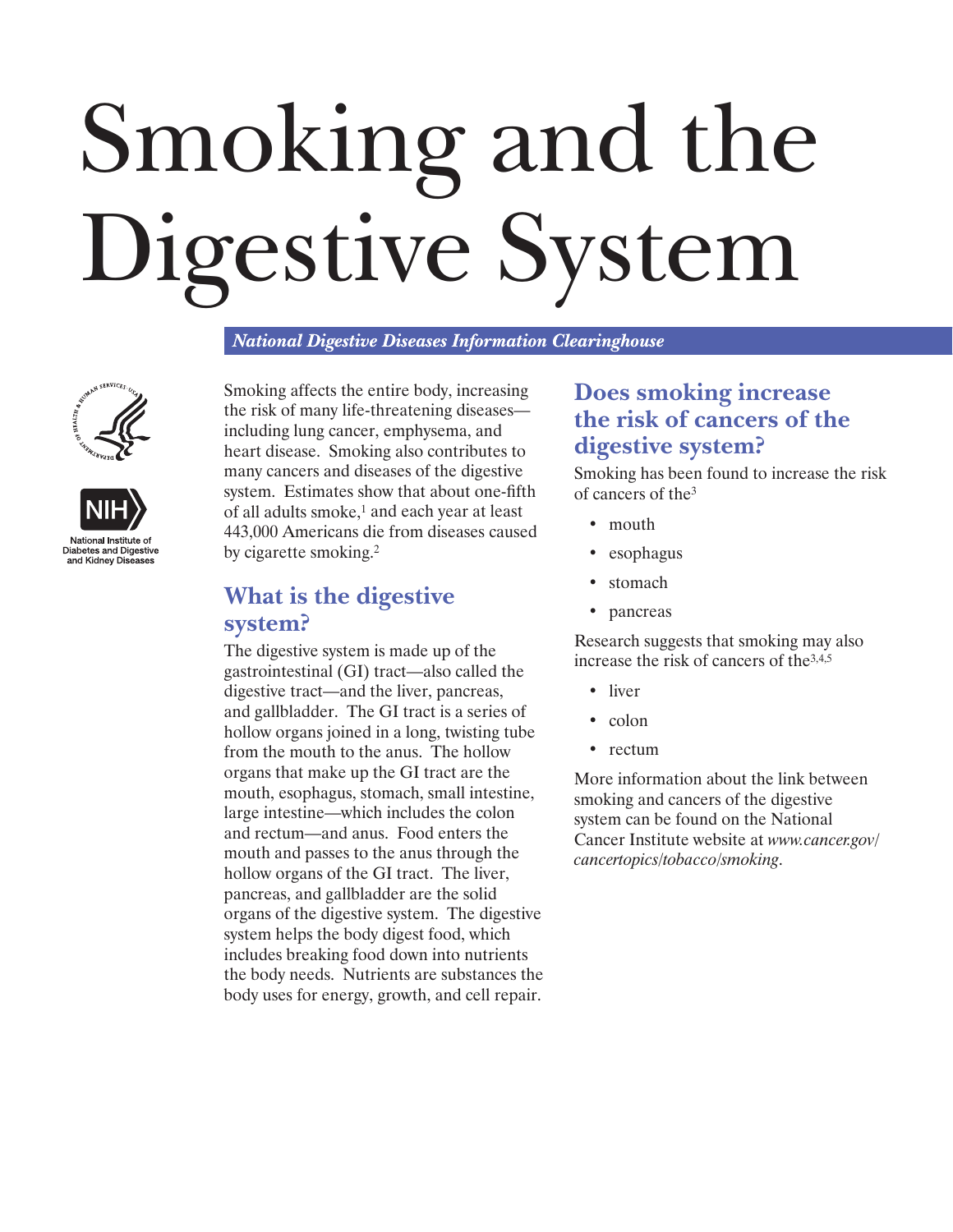### **What are the other harmful effects of smoking on the digestive system?**

Smoking contributes to many common disorders of the digestive system, such as heartburn and gastroesophageal reflux disease (GERD), peptic ulcers, and some liver diseases. Smoking increases the risk of Crohn's disease, colon polyps, and pancreatitis, and it may increase the risk of gallstones.



The digestive system

## **How does smoking affect heartburn and GERD?**

Smoking increases the risk of heartburn and GERD.6 Heartburn is a painful, burning feeling in the chest caused by reflux, or stomach contents flowing back into the esophagus—the organ that connects the mouth to the stomach. Smoking weakens the lower esophageal sphincter, the muscle between the esophagus and stomach that keeps stomach contents from flowing back into the esophagus. The stomach is naturally protected from the acids it makes to help break down food. However, the esophagus is not protected from the acids. When the lower esophageal sphincter weakens, stomach contents may reflux into the esophagus, causing heartburn and possibly damaging the lining of the esophagus.

GERD is persistent reflux that occurs more than twice a week. Chronic, or long lasting, GERD can lead to serious health problems such as bleeding ulcers in the esophagus, narrowing of the esophagus that causes food to get stuck, and changes in esophageal cells that can lead to cancer.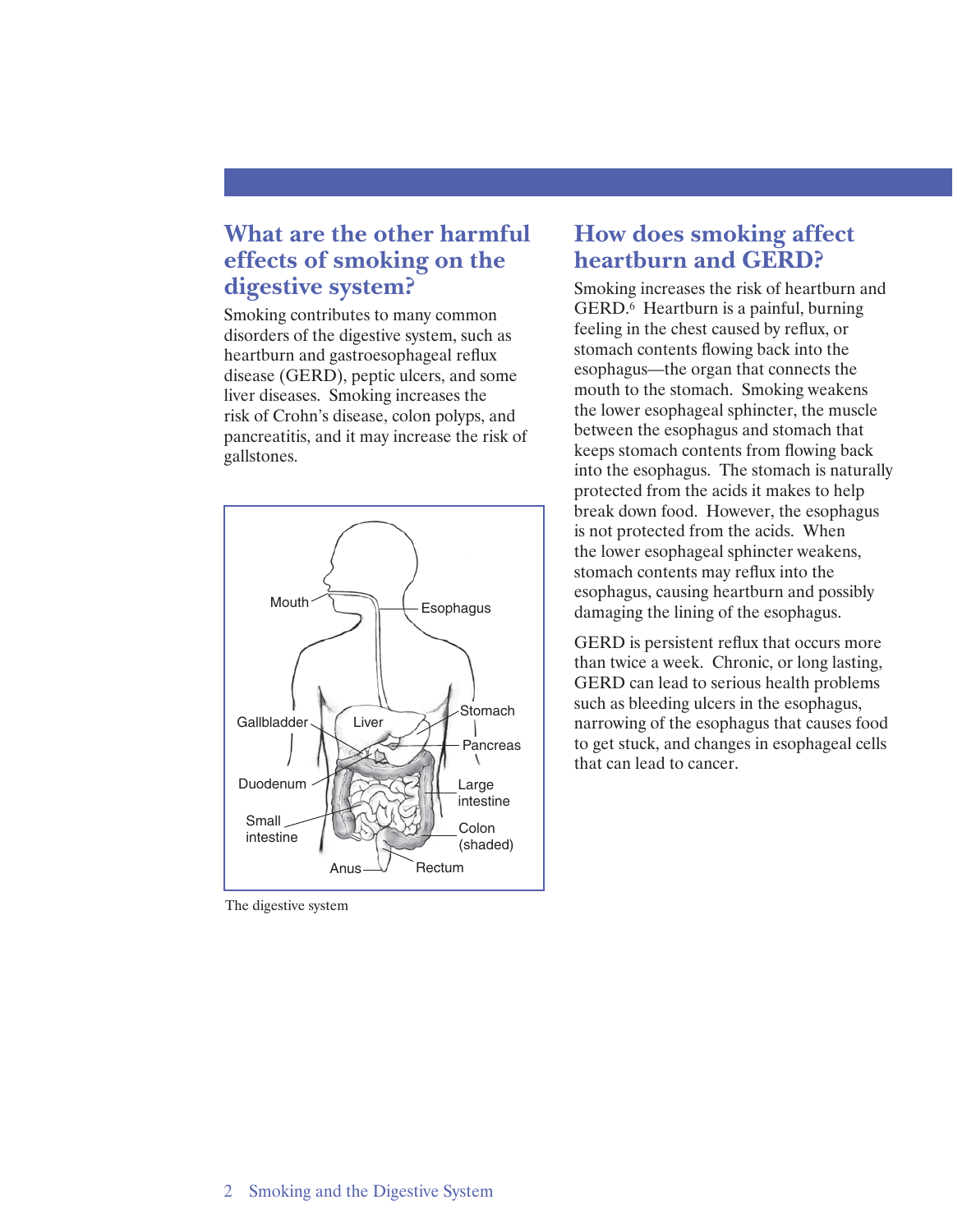### **How does smoking affect peptic ulcers?**

Smoking increases the risk of peptic ulcers.<sup>7</sup> Peptic ulcers are sores on the inside lining of the stomach or duodenum, the first part of the small intestine. The two most common causes of peptic ulcers are infection with a bacterium called *Helicobacter pylori (H. pylori)* and long-term use of nonsteroidal anti-inflammatory drugs such as aspirin and ibuprofen.

Researchers are studying how smoking contributes to peptic ulcers. Studies suggest that smoking increases the risk of *H. pylori*  infection, slows the healing of peptic ulcers, and increases the likelihood that peptic ulcers will recur. The stomach and duodenum contain acids, enzymes, and other substances that help digest food. However, these substances may also harm the lining of these organs. Smoking has not been shown to increase acid production. However, smoking does increase the production of other substances that may harm the lining, such as pepsin, an enzyme made in the stomach that breaks down proteins. Smoking also decreases factors that protect or heal the lining, including

- blood flow to the lining
- secretion of mucus, a clear liquid that protects the lining from acid
- production of sodium bicarbonate—a saltlike substance that neutralizes acid—by the pancreas

The increase in substances that may harm the lining and decrease in factors that protect or heal the lining may lead to peptic ulcers.

#### **How does smoking affect liver disease?**

Smoking may worsen some liver diseases, including

- primary biliary cirrhosis, a chronic liver disease that slowly destroys the bile ducts in the liver<sup>8</sup>
- nonalcoholic fatty liver disease (NAFLD), a condition in which fat builds up in the liver $9,10$

Researchers are still studying how smoking affects primary biliary cirrhosis, NAFLD, and other liver diseases.

Liver diseases may progress to cirrhosis, a condition in which the liver slowly deteriorates and malfunctions due to chronic injury. Scar tissue then replaces healthy liver tissue, partially blocking the flow of blood through the liver and impairing liver functions.

The liver is the largest organ in the digestive system. The liver carries out many functions, such as making important blood proteins and bile, changing food into energy, and filtering alcohol and poisons from the blood. Research has shown that smoking harms the liver's ability to process medications, alcohol, and other toxins and remove them from the body. In some cases, smoking may affect the dose of medication needed to treat an illness.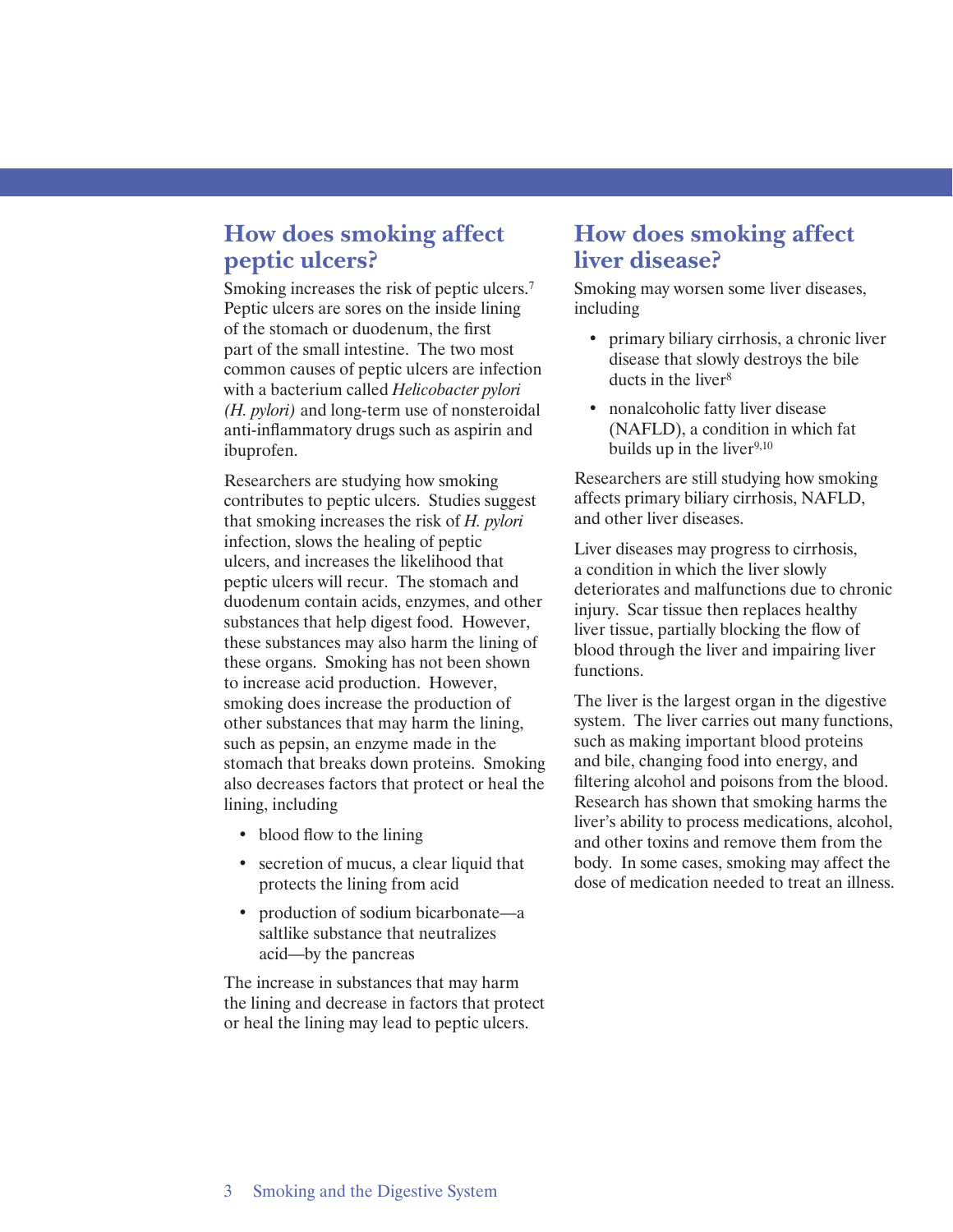### **How does smoking affect Crohn's disease?**

Current and former smokers have a higher risk of developing Crohn's disease than people who have never smoked.11

Crohn's disease is an inflammatory bowel disease that causes irritation in the GI tract. The disease, which typically causes pain and diarrhea, most often affects the lower part of the small intestine; however, it can occur anywhere in the GI tract. The severity of symptoms varies from person to person, and the symptoms come and go. Crohn's disease may lead to complications such as blockages of the intestine and ulcers that tunnel through the affected area into surrounding tissues. Medications may control symptoms. However, many people with Crohn's disease require surgery to remove the affected portion of the intestine.

Among people with Crohn's disease, people who smoke are more likely  $to<sup>11</sup>$ 

- have more severe symptoms, more frequent symptoms, and more complications
- need more medications to control their symptoms
- require surgery
- have symptoms recur after surgery

The effects of smoking are more pronounced in women with Crohn's disease than in men with the disease.<sup>11</sup>

Researchers are studying why smoking increases the risk of Crohn's disease and makes the disease worse. Some researchers believe smoking might lower the intestines' defenses, decrease blood flow to the intestines, or cause immune system changes that result in inflammation. In people who inherit genes that make them susceptible to developing Crohn's disease, smoking may affect how some of these genes work.

# **How does smoking affect colon polyps?**

People who smoke are more likely to develop colon polyps.12 Colon polyps are growths on the inside surface of the colon or rectum. Some polyps are benign, or noncancerous, while some are cancerous or may become cancerous.

Among people who develop colon polyps, those who smoke have polyps that are larger, more numerous, and more likely to recur.12

# **How does smoking affect pancreatitis?**

Smoking increases the risk of developing pancreatitis.13 Pancreatitis is inflammation of the pancreas, which is located behind the stomach and close to the duodenum. The pancreas secretes digestive enzymes that usually do not become active until they reach the small intestine. When the pancreas is inflamed, the digestive enzymes attack the tissues of the pancreas.

# **How does smoking affect gallstones?**

Some studies have shown that smoking may increase the risk of developing gallstones. However, research results are not consistent and more study is needed.

Gallstones are small, hard particles that develop in the gallbladder, the organ that stores bile made by the liver. Gallstones can move into the ducts that carry digestive enzymes from the gallbladder, liver, and pancreas to the duodenum, causing inflammation, infection, and abdominal pain.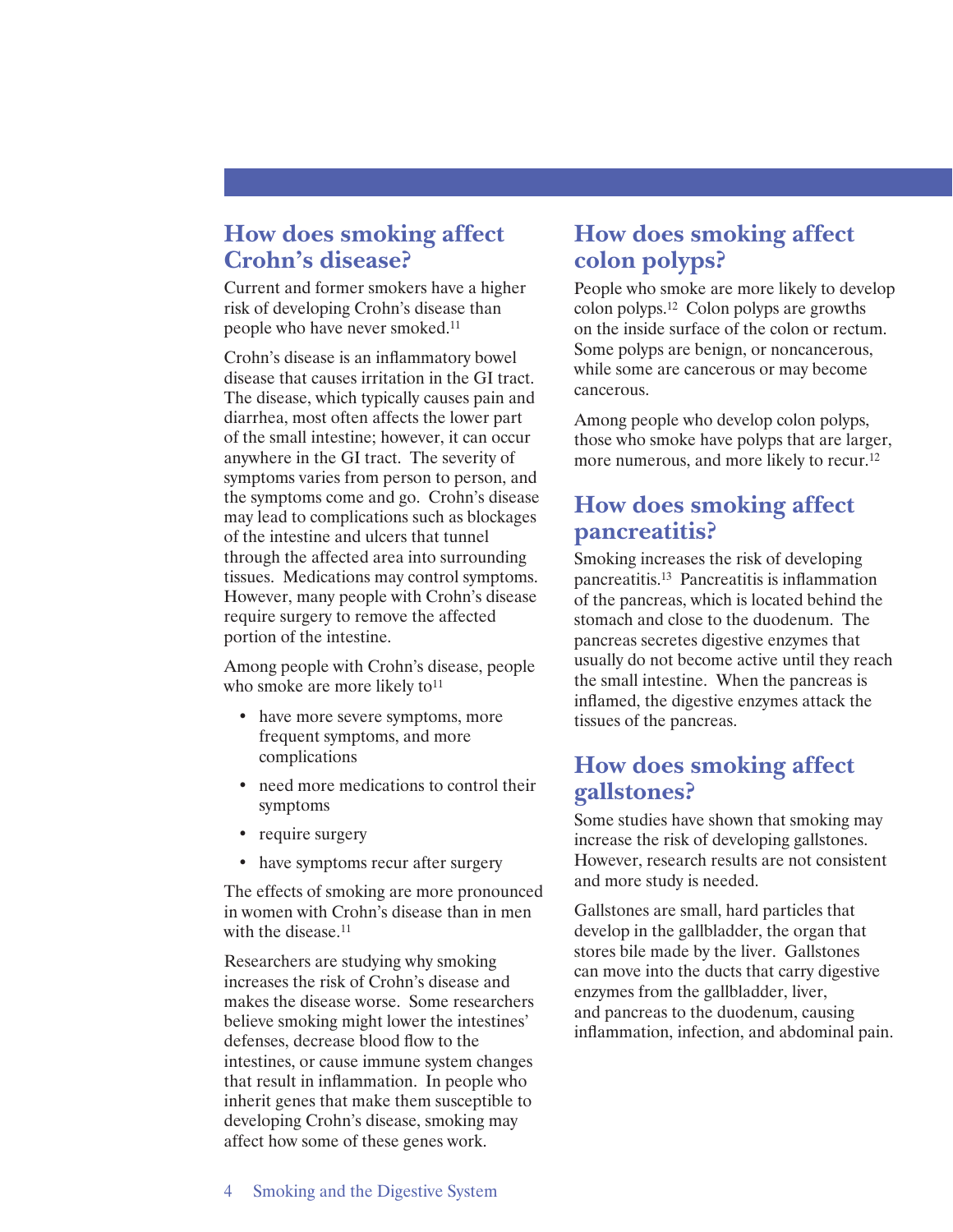#### **Can the damage to the digestive system from smoking be reversed?**

Quitting smoking can reverse some of the effects of smoking on the digestive system. For example, the balance between factors that harm and protect the stomach and duodenum lining returns to normal within a few hours of a person quitting smoking. The effects of smoking on how the liver handles medications also disappear when a person stops smoking. However, people who stop smoking continue to have a higher risk of some digestive diseases, such as colon polyps and pancreatitis, than people who have never smoked.12,13

Quitting smoking can improve the symptoms of some digestive diseases or keep them from getting worse. For example, people with Crohn's disease who quit smoking have less severe symptoms than smokers with the disease.<sup>11</sup>

# **Eating, Diet, and Nutrition**

Eating, diet, and nutrition can play a role in causing, preventing, and treating some of the diseases and disorders of the digestive system that are affected by smoking, including heartburn and GERD, liver diseases, Crohn's disease, colon polyps, pancreatitis, and gallstones. More information about eating, diet, and nutrition and these conditions can be found on the National Digestive Diseases Information Clearinghouse website at *www.digestive.niddk.nih.gov.* 

#### **Points to Remember**

- Smoking has been found to increase the risk of cancers of the mouth, esophagus, stomach, and pancreas. Research suggests that smoking may also increase the risk of cancers of the liver, colon, and rectum.
- Smoking increases the risk of heartburn and gastroesophageal reflux disease (GERD).
- Smoking increases the risk of peptic ulcers.
- Smoking may worsen some liver diseases, including primary biliary cirrhosis and nonalcoholic fatty liver disease (NAFLD).
- Current and former smokers have a higher risk of developing Crohn's disease than people who have never smoked.
- People who smoke are more likely to develop colon polyps.
- Smoking increases the risk of developing pancreatitis.
- Some studies have shown that smoking may increase the risk of developing gallstones. However, research results are not consistent and more study is needed.
- Quitting smoking can reverse some of the effects of smoking on the digestive system.